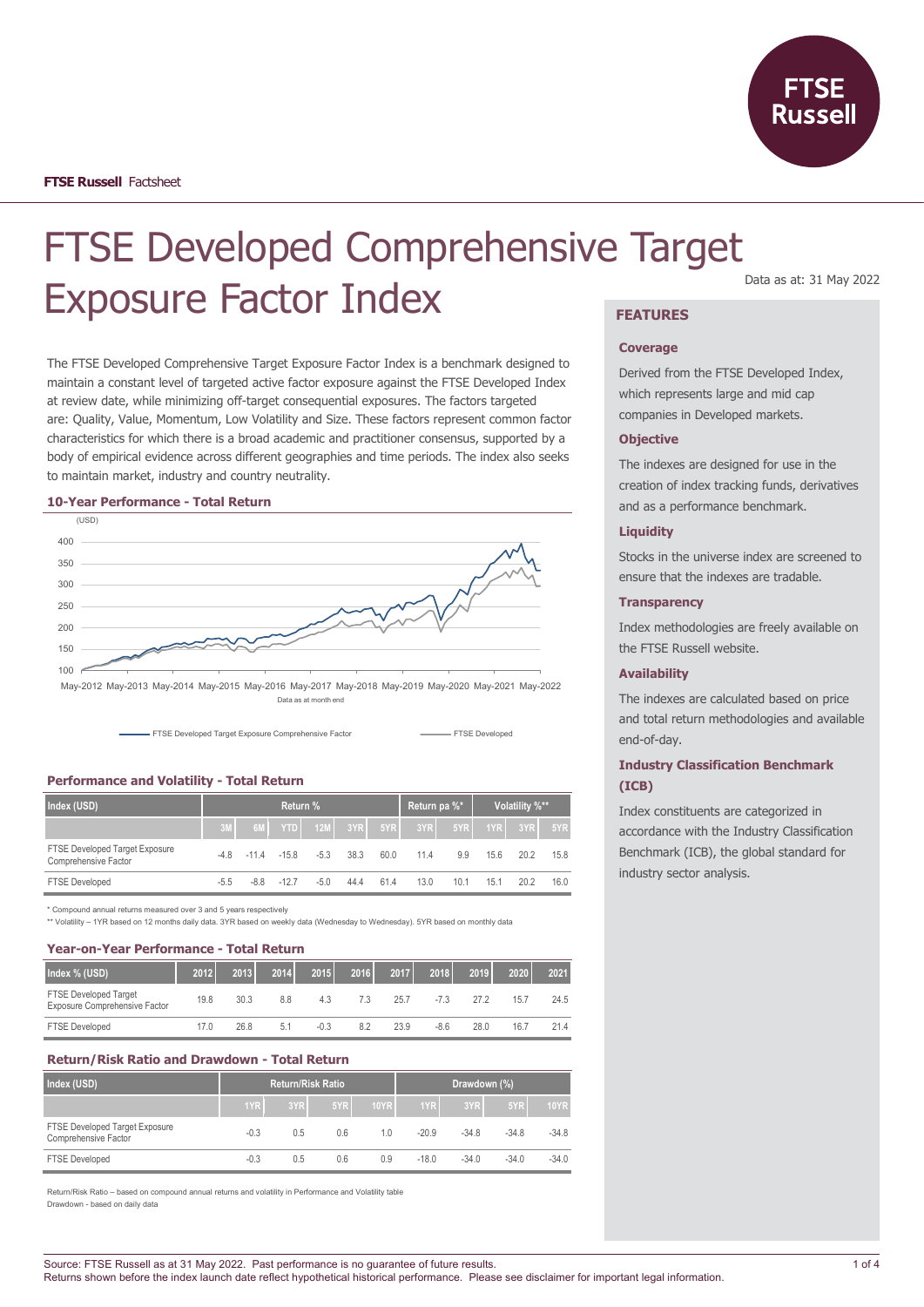## **Top 10 Constituents**

| <b>Constituent</b>         | <b>Country</b> | <b>ICB Industry</b>       | <b>FTSE Developed Target Exposure</b><br>Comprehensive Factor (Wgt %) | <b>FTSE Developed</b><br>(Wgt %) | Diff % |
|----------------------------|----------------|---------------------------|-----------------------------------------------------------------------|----------------------------------|--------|
| Microsoft Corp             | <b>USA</b>     | Technology                | 4.71                                                                  | 3.71                             | 1.00   |
| Apple Inc.                 | <b>USA</b>     | Technology                | 4.68                                                                  | 4.16                             | 0.52   |
| Costco Wholesale<br>Corp   | <b>USA</b>     | Consumer<br>Discretionary | 1.91                                                                  | 0.37                             | 1.53   |
| Synopsys Inc               | <b>USA</b>     | Technology                | 1.74                                                                  | 0.09                             | 1.66   |
| Danaher Corp               | <b>USA</b>     | <b>Health Care</b>        | 1.67                                                                  | 0.30                             | 1.36   |
| Exxon Mobil<br>Corporation | <b>USA</b>     | Energy                    | 1.56                                                                  | 0.74                             | 0.82   |
| Paychex                    | <b>USA</b>     | Industrials               | 1.43                                                                  | 0.07                             | 1.36   |
| Wesfarmers                 | Australia      | Consumer<br>Discretionary | 1.38                                                                  | 0.07                             | 1.31   |
| Nucor Corp                 | <b>USA</b>     | <b>Basic Materials</b>    | 1.30                                                                  | 0.07                             | 1.23   |
| Ford Motor<br>Company      | <b>USA</b>     | Consumer<br>Discretionary | 1.26                                                                  | 0.10                             | 1.17   |
| <b>Totals</b>              |                |                           | 21.64                                                                 | 9.68                             |        |

## **ICB Industry Breakdown**

|                 |                               | <b>FTSE Developed Target</b><br><b>Exposure Comprehensive</b><br><b>Factor</b> |        | <b>FTSE Developed</b> |        |         |
|-----------------|-------------------------------|--------------------------------------------------------------------------------|--------|-----------------------|--------|---------|
| <b>ICB Code</b> | <b>CB Industry</b>            | No. of Cons                                                                    | Wgt %  | No. of Cons           | Wgt %  | Diff %  |
| 10              | Technology                    | 72                                                                             | 22.65  | 223                   | 21.50  | 1.15    |
| 15              | Telecommunications            | 36                                                                             | 3.24   | 69                    | 3.05   | 0.19    |
| 20              | Health Care                   | 79                                                                             | 12.14  | 196                   | 12.88  | $-0.74$ |
| 30              | Financials                    | 121                                                                            | 13.64  | 300                   | 13.80  | $-0.17$ |
| 35              | <b>Real Estate</b>            | 52                                                                             | 2.79   | 154                   | 2.98   | $-0.20$ |
| 40              | <b>Consumer Discretionary</b> | 95                                                                             | 13.91  | 376                   | 13.60  | 0.30    |
| 45              | <b>Consumer Staples</b>       | 72                                                                             | 6.73   | 169                   | 6.64   | 0.09    |
| 50              | Industrials                   | 144                                                                            | 12.93  | 428                   | 13.17  | $-0.25$ |
| 55              | <b>Basic Materials</b>        | 50                                                                             | 3.76   | 144                   | 3.89   | $-0.12$ |
| 60              | Energy                        | 36                                                                             | 5.14   | 65                    | 5.20   | $-0.06$ |
| 65              | <b>Utilities</b>              | 35                                                                             | 3.07   | 100                   | 3.27   | $-0.20$ |
| <b>Totals</b>   |                               | 792                                                                            | 100.00 | 2224                  | 100.00 |         |

## **INFORMATION**

## **Index Universe**

FTSE Developed Index

**Index Launch**

23 September 2019

## **Base Date**

15 March 2019

**Base Value**

1000

## **Investability Screen**

Actual free float and liquidity screen applied to underlying

**Index Calculation**

End-of-day

## **End-of-Day Distribution**

Via FTP and email

## **Currency**

USD, EUR, GBP, JPY, AUD, CNY, HKD, CAD

## **Review Dates**

Semi Annually in March and September

## **History**

Available from September 2000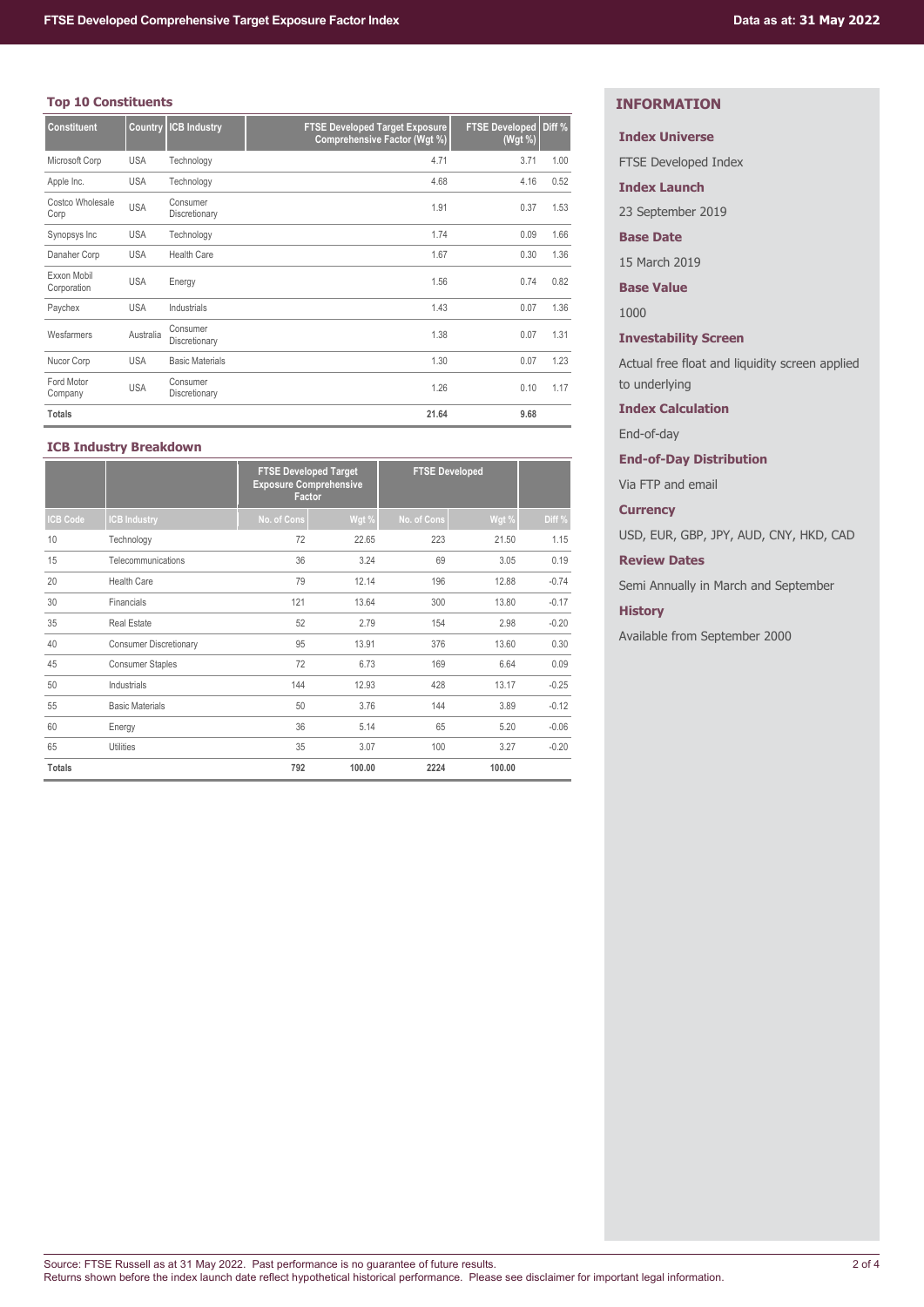## **Country Breakdown**

|               | <b>FTSE Developed Target Exposure</b><br><b>Comprehensive Factor</b> |        | <b>FTSE Developed</b> |        |         |
|---------------|----------------------------------------------------------------------|--------|-----------------------|--------|---------|
| Country       | No. of Cons                                                          | Wgt %  | No. of Cons           | Wgt %  | Diff %  |
| Australia     | 30                                                                   | 2.37   | 111                   | 2.48   | $-0.11$ |
| Austria       | $\overline{2}$                                                       | 0.06   | $\overline{7}$        | 0.06   | 0.00    |
| Belgium       | 6                                                                    | 0.21   | 16                    | 0.28   | $-0.06$ |
| Canada        | 29                                                                   | 3.23   | 51                    | 3.16   | 0.07    |
| Denmark       | $\overline{I}$                                                       | 0.70   | 21                    | 0.72   | $-0.02$ |
| Finland       | 5                                                                    | 0.34   | 17                    | 0.38   | $-0.04$ |
| France        | 33                                                                   | 2.95   | 78                    | 3.00   | $-0.05$ |
| Germany       | 30                                                                   | 2.36   | 85                    | 2.32   | 0.04    |
| Hong Kong     | 19                                                                   | 0.92   | 90                    | 0.94   | $-0.02$ |
| Ireland       | $\overline{2}$                                                       | 0.06   | $\overline{4}$        | 0.06   | 0.00    |
| Israel        | 5                                                                    | 0.21   | 42                    | 0.22   | 0.00    |
| Italy         | 8                                                                    | 0.77   | 38                    | 0.72   | 0.05    |
| Japan         | 130                                                                  | 6.78   | 507                   | 6.90   | $-0.12$ |
| Korea         | 45                                                                   | 1.72   | 161                   | 1.64   | 0.08    |
| Netherlands   | 12                                                                   | 1.23   | 30                    | 1.17   | 0.05    |
| New Zealand   | 5                                                                    | 0.09   | 15                    | 0.09   | 0.00    |
| Norway        | 5                                                                    | 0.26   | 17                    | 0.24   | 0.01    |
| Poland        | $\overline{2}$                                                       | 0.08   | 13                    | 0.07   | 0.00    |
| Portugal      | $\overline{2}$                                                       | 0.06   | $\overline{4}$        | 0.06   | 0.00    |
| Singapore     | 9                                                                    | 0.30   | 39                    | 0.39   | $-0.09$ |
| Spain         | 9                                                                    | 0.77   | 26                    | 0.72   | 0.05    |
| Sweden        | 14                                                                   | 0.94   | 61                    | 0.95   | $-0.01$ |
| Switzerland   | 34                                                                   | 2.77   | 52                    | 2.79   | $-0.02$ |
| UK            | 46                                                                   | 4.14   | 117                   | 4.67   | $-0.53$ |
| <b>USA</b>    | 303                                                                  | 66.68  | 622                   | 65.97  | 0.71    |
| <b>Totals</b> | 792                                                                  | 100.00 | 2224                  | 100.00 |         |

## **Index Characteristics**

| <b>Attributes</b>       | <b>FTSE Developed Target Exposure</b><br><b>Comprehensive Factor</b> | <b>FTSE Developed</b> |
|-------------------------|----------------------------------------------------------------------|-----------------------|
| Number of constituents  | 792                                                                  | 2224                  |
| Dividend Yield %        | 2.06                                                                 | 2.04                  |
| Constituent (Wgt %)     |                                                                      |                       |
| Average                 | 0.13                                                                 | 0.04                  |
| Largest                 | 4.71                                                                 | 4.16                  |
| Median                  | 0.03                                                                 | 0.01                  |
| Top 10 Holdings (Wgt %) | 21.64                                                                | 16.61                 |